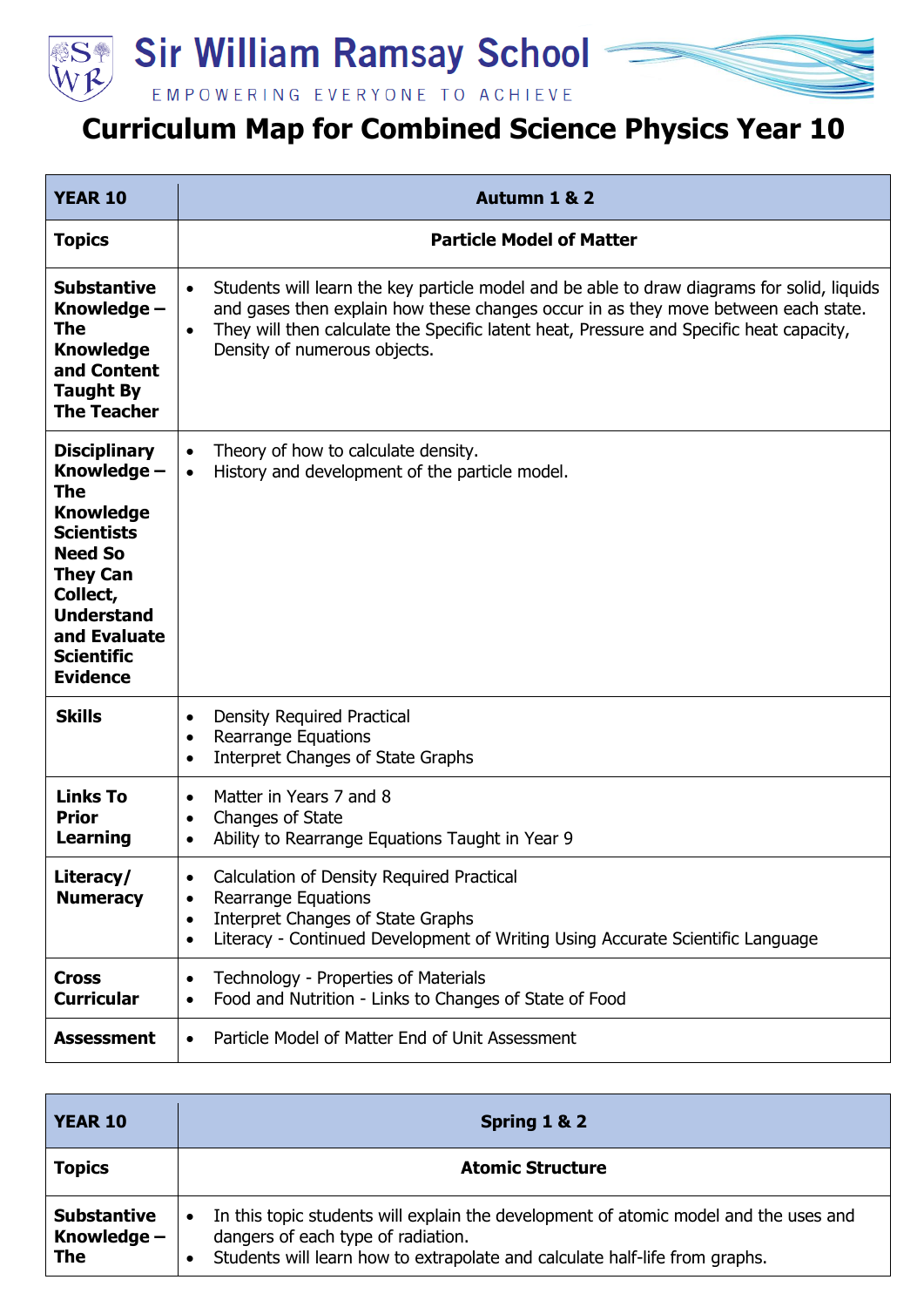| <b>Knowledge</b><br>and Content<br><b>Taught By</b><br><b>The Teacher</b>                                                                                                                                        |                                                                                                                                                                                                                                 |
|------------------------------------------------------------------------------------------------------------------------------------------------------------------------------------------------------------------|---------------------------------------------------------------------------------------------------------------------------------------------------------------------------------------------------------------------------------|
| <b>Disciplinary</b><br>Knowledge -<br>The<br><b>Knowledge</b><br><b>Scientists</b><br><b>Need So</b><br><b>They Can</b><br>Collect,<br><b>Understand</b><br>and Evaluate<br><b>Scientific</b><br><b>Evidence</b> | <b>History of Radiation</b><br>$\bullet$<br>Life and Work of Marie Curie<br>$\bullet$<br>Development of the Atomic Model<br>$\bullet$                                                                                           |
| <b>Skills</b>                                                                                                                                                                                                    | Interpreting Half-Life Graphs<br>$\bullet$<br><b>Calculating Half-Life</b><br>$\bullet$<br>Compare and Contrast Types of Radiation<br>$\bullet$                                                                                 |
| <b>Links To</b><br><b>Prior</b><br><b>Learning</b>                                                                                                                                                               | Atoms in Years 7 and 8<br>$\bullet$<br>Atomic Structure in Year 9<br>$\bullet$<br>Development of the Atomic Model in Year 9<br>$\bullet$                                                                                        |
| Literacy/<br><b>Numeracy</b>                                                                                                                                                                                     | Interpreting Half-Life Graphs<br>$\bullet$<br>Calculating Half-Life by Extrapolating Points<br>$\bullet$<br>Compare and Contrast Writing Applied to the Different Types of Radiation<br>$\bullet$                               |
| <b>Cross</b><br><b>Curricular</b>                                                                                                                                                                                | PSCHE - Keeping People Safe<br>$\bullet$<br><b>Biology - Treating Cancer</b><br>$\bullet$<br>Philosophy and Ethics - Treating People with Diseases<br>$\bullet$<br>History - Applications and Dangers of Radiation<br>$\bullet$ |
| <b>Assessment</b>                                                                                                                                                                                                | <b>Atomic Structure Assessment</b><br>$\bullet$                                                                                                                                                                                 |

| <b>YEAR 10</b>                                                                                                                                                  | Summer 1 & 2                                                                                                                                                                                                                                                                                                            |
|-----------------------------------------------------------------------------------------------------------------------------------------------------------------|-------------------------------------------------------------------------------------------------------------------------------------------------------------------------------------------------------------------------------------------------------------------------------------------------------------------------|
| <b>Topics</b>                                                                                                                                                   | <b>Electricity</b>                                                                                                                                                                                                                                                                                                      |
| <b>Substantive</b><br>Knowledge –<br><b>The</b><br><b>Knowledge</b><br>and Content<br><b>Taught By</b><br><b>The Teacher</b>                                    | In this topic students explain and apply key terms related to electricity.<br>$\bullet$<br>They will then learn and observe Ohms Law and apply it to numerous components.<br>$\bullet$<br>Students then begin to learn about Domestic electricity and how it makes it from a<br>$\bullet$<br>PowerStation to our homes. |
| <b>Disciplinary</b><br>Knowledge –<br><b>The</b><br><b>Knowledge</b><br><b>Scientists</b><br><b>Need So</b><br><b>They Can</b><br>Collect,<br><b>Understand</b> | Discovery of Ohms Law<br>$\bullet$<br>History of the Domestic Plug<br>$\bullet$<br>History of AC and DC<br>$\bullet$                                                                                                                                                                                                    |